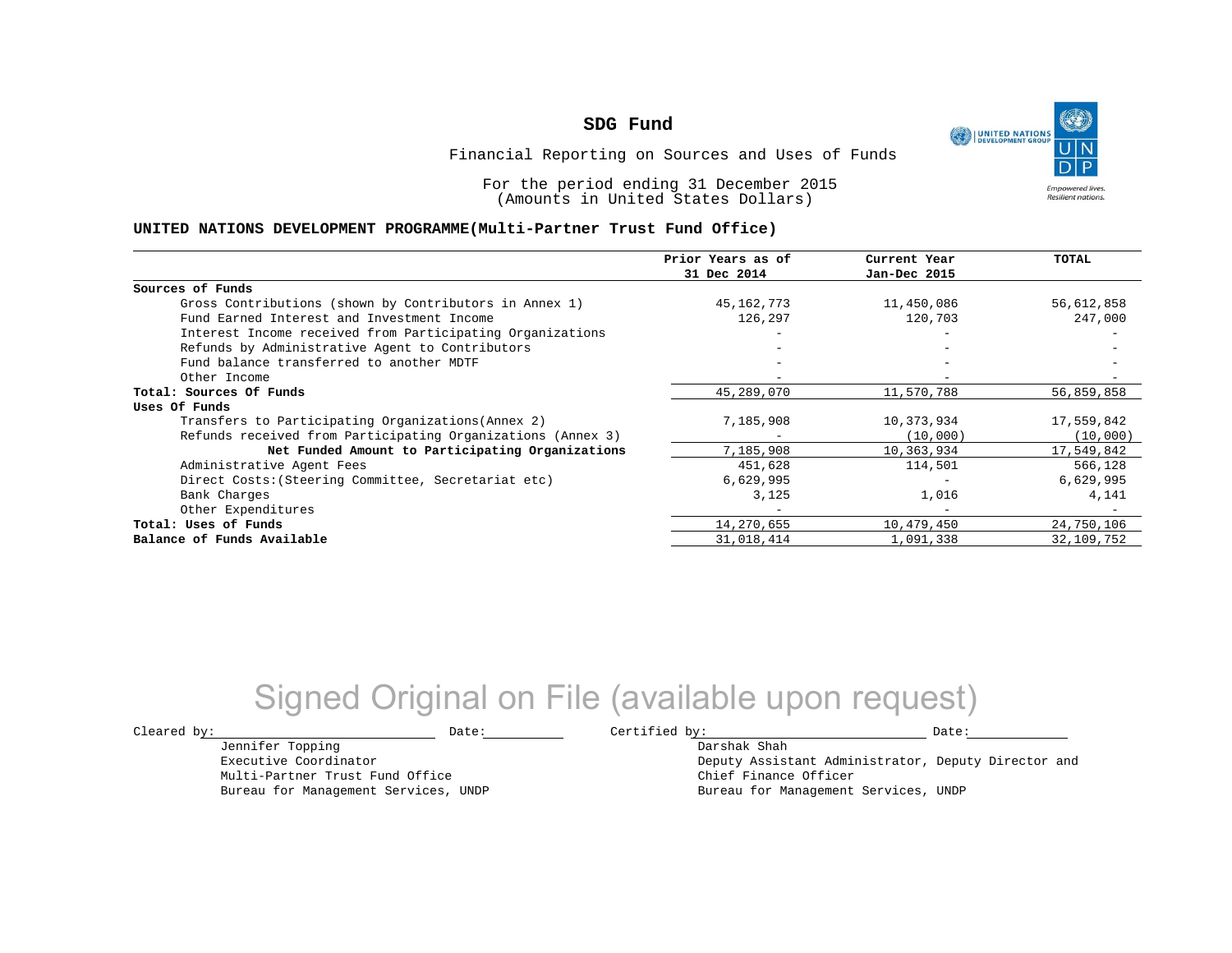O UNITED NATIONS **Empowered lives** Resilient nations.

Financial Reporting on Sources and Uses of Funds

For the period ending 31 December 2015 (Amounts in United States Dollars)

### **UNITED NATIONS DEVELOPMENT PROGRAMME(Multi-Partner Trust Fund Office)**

**Annex - 1: Gross Contributions**

|                      | Prior Years as of | Current Year | TOTAL      |
|----------------------|-------------------|--------------|------------|
|                      | 31 Dec 2014       | Jan-Dec 2015 |            |
| Contributors         |                   |              |            |
| GOVERNMENT OF SPAIN  | 45,162,773        | 11,450,086   | 56,612,858 |
| Total: Contributions | 45, 162, 773      | 11,450,086   | 56,612,858 |

# Signed Original on File (available upon request)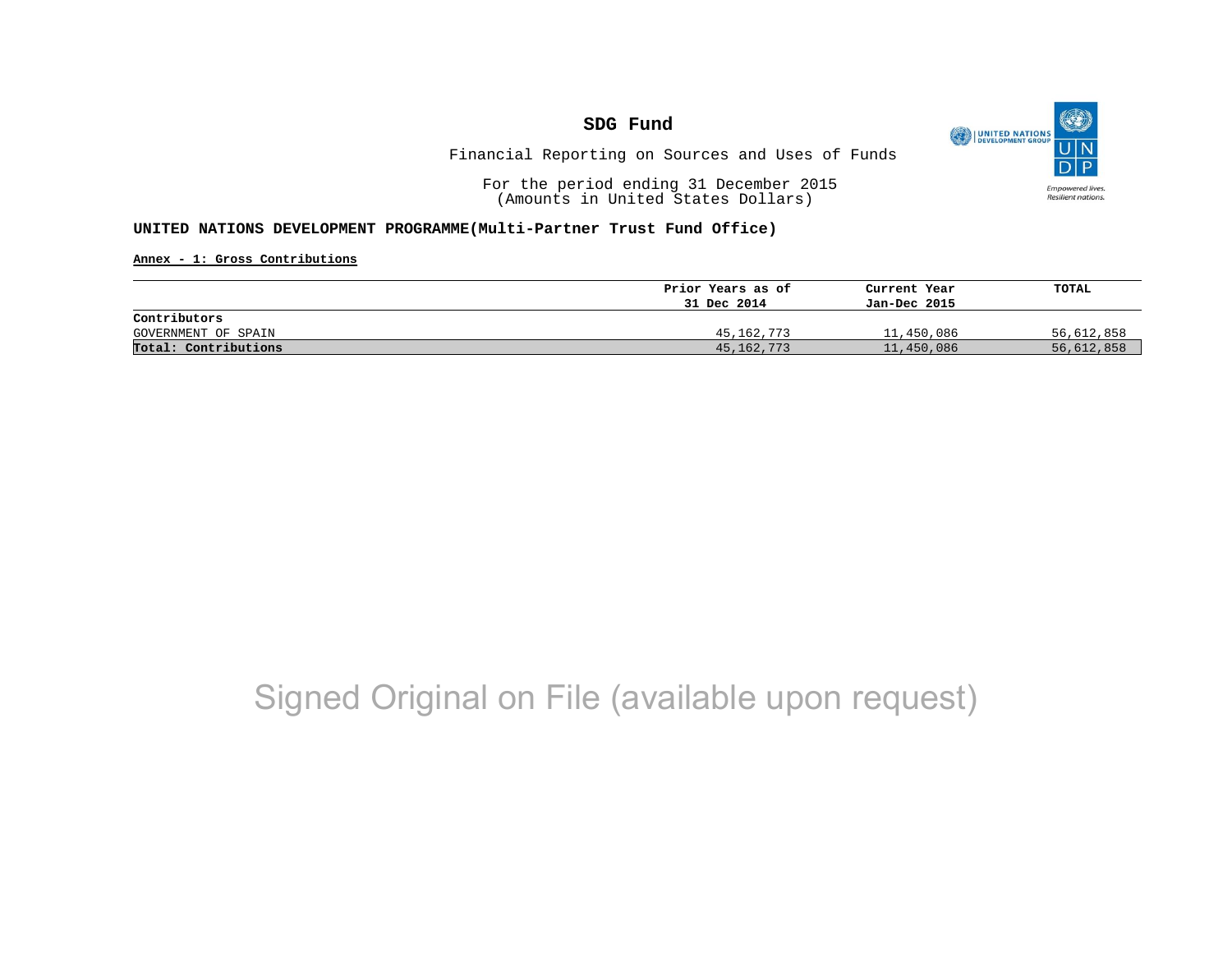O UNITED NATIONS **Empowered lives** Resilient nations.

Financial Reporting on Sources and Uses of Funds

For the period ending 31 December 2015 (Amounts in United States Dollars)

#### **UNITED NATIONS DEVELOPMENT PROGRAMME(Multi-Partner Trust Fund Office)**

#### **Annex - 2: Transfers to Participating Organizations**

|                                                | Prior Years as of | Current Year<br>Jan-Dec 2015 | TOTAL      |
|------------------------------------------------|-------------------|------------------------------|------------|
|                                                | 31 Dec 2014       |                              |            |
| FAO                                            | 1,781,899         | 1,548,146                    | 3,330,045  |
| IFAD                                           |                   | 106,963                      | 106,963    |
| ILO                                            | 412,365           | 524,759                      | 937,124    |
| ITC                                            | 191,066           | $\overline{\phantom{m}}$     | 191,066    |
| PAHO/WHO                                       | 327,309           | 381,716                      | 709,025    |
| UNDESA                                         | 200,000           | $\overline{\phantom{m}}$     | 200,000    |
| UNDP                                           | 2,208,568         | 5,250,283                    | 7,458,851  |
| UNESCO                                         | 45,742            | $\qquad \qquad$              | 45,742     |
| UNFPA                                          | -                 | 110,000                      | 110,000    |
| UNICEF                                         | 654,800           | 1,039,904                    | 1,694,704  |
| UNIDO                                          | 90,000            | 175,000                      | 265,000    |
| <b>UNWOMEN</b>                                 | 561,023           | 561,206                      | 1,122,229  |
| WFP                                            | 713,136           | 515,957                      | 1,229,093  |
| WHO                                            | -                 | 160,000                      | 160,000    |
| Total Transfers to Participating Organizations | 7,185,908         | 10,373,934                   | 17,559,842 |

# Signed Original on File (available upon request)